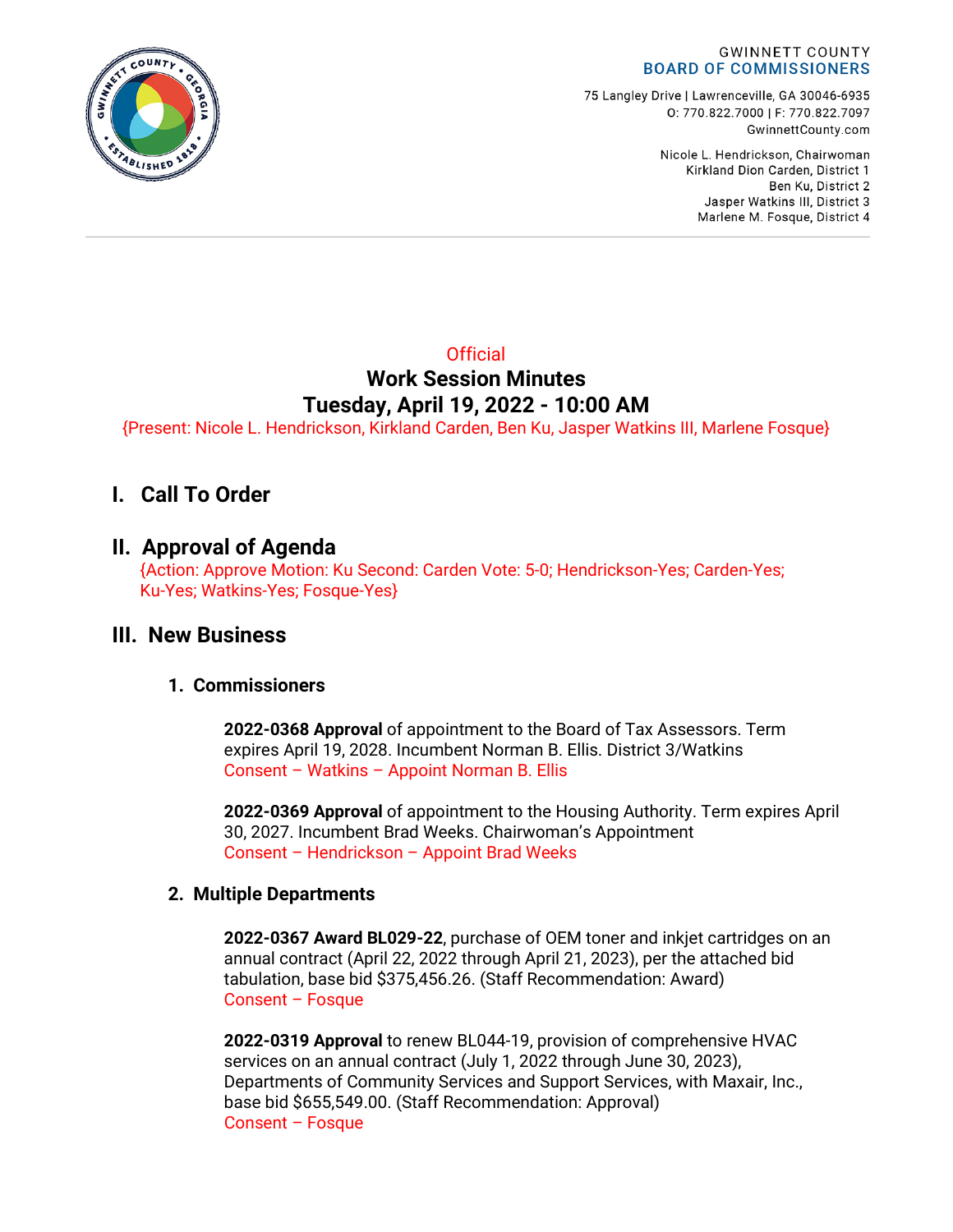### **III. New Business**

#### **2. Multiple Departments**

**2022-0383 Approval** to rescind renewal of BL007-19, purchase only and purchase and installation of sod and sprigs on an annual contract (March 27, 2022 through March 26, 2023), Departments of Community Services, Transportation, and Water Resources, with Arthur A. Jones & Associates dba Buck Jones Nursery. (Staff Recommendation: Approval) Consent – Fosque

### **3. Community Services/Tina Fleming**

**2022-0329 Award BL020-22**, playground replacement at Collins Hill Park, to Playcore Wisconsin, Inc. dba Gametime, amount not to exceed \$644,380.54. Contract to follow award. Subject to approval as to form by the Law Department. This contract is funded by the 2017 SPLOST Program. (Staff Recommendation: Award)

Consent – Fosque

**2022-0389 Approval** to accept donations, in the amount of \$3,696.00, as part of the Betty White animal shelter challenge, which called for donations to local animal shelters in her memory. Funds will be used to support the operations of the Gwinnett County Animal Welfare and Enforcement division. (Staff Recommendation: Approval) Consent – Fosque

**2022-0390 Approval/authorization** to accept provider status from the Georgia Department of Early Care and Learning (DECAL) for the Childcare and Parent Services (CAPS) program to receive reimbursement of childcare subsidies for eligible participants. Authorization to establish annual grant revenue and appropriation budgets to match eligible participant expense. Approval/ authorization for the Department of Community Services to receive CAPS funding on an ongoing basis as defined in the Child Care Provider Agreement. Approval/authorization for the Chairwoman or designee to execute program documents and any other necessary documents. This program is 100% funded through DECAL with no matching funds required. Subject to approval as to form by the Law Department. (Staff Recommendation: Approval) Consent – Fosque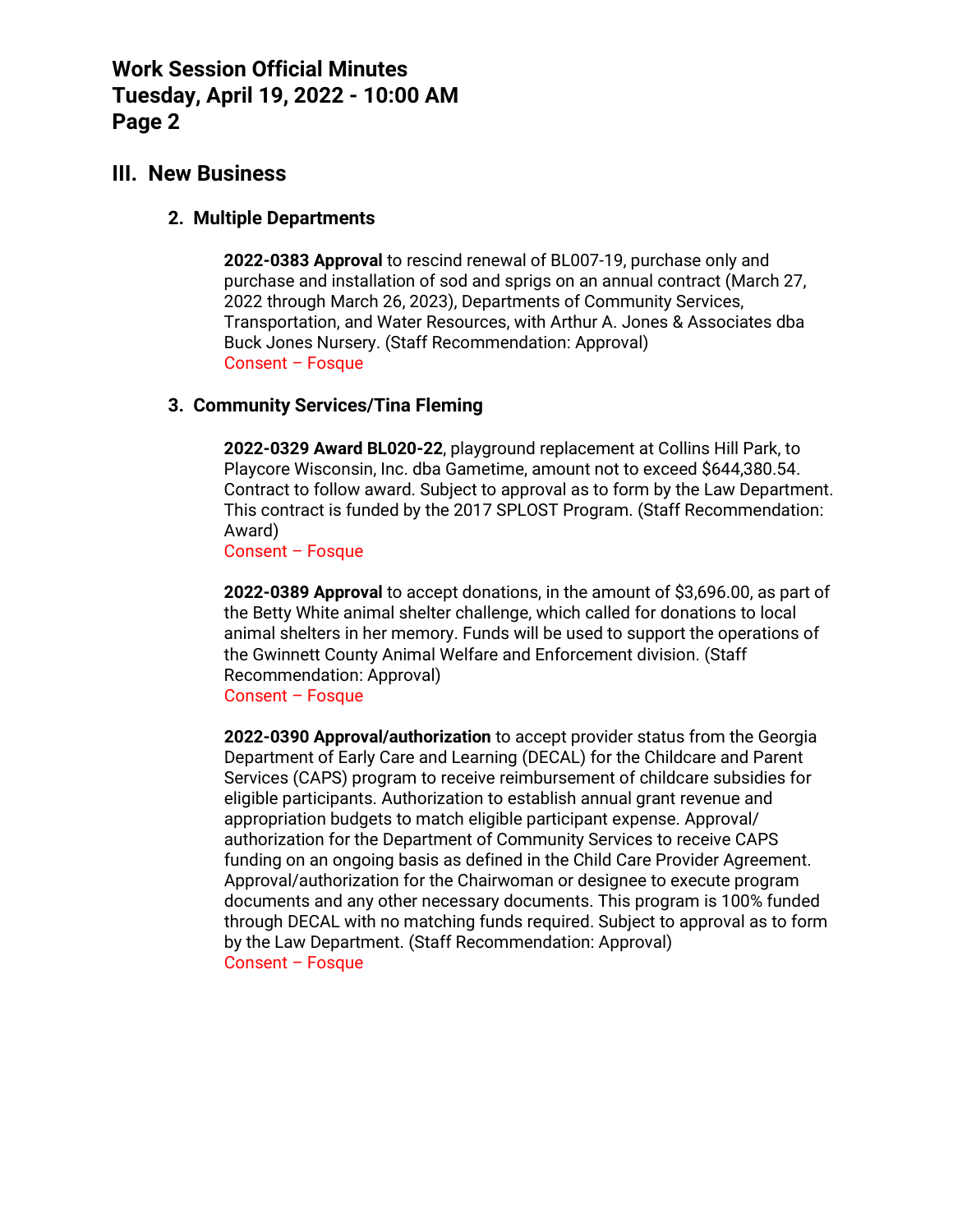## **III. New Business**

#### **4. Financial Services/Buffy Alexzulian**

**2022-0382 Award RP041-21**, provision and implementation of a grants management software solution on an annual contract (April 19, 2022 through April 18, 2023), to REI Systems, Inc., base amount \$635,172.90 (negotiated cost savings of approximately \$130,000.00). Contract to follow award. Subject to approval as to form by the Law Department. This contract is funded 43% by the American Rescue Plan Act and 6% by the United States Department of Housing and Urban Development. (Staff Recommendation: Award) Consent – Fosque

**2022-0340 Approval** of tax digest corrections, including changes to the digest, additions, deletions, and errors discovered during the billing and collection process of the Tax Assessors and Tax Commissioner's Office. Adjustments amount to an increase of assessed value in the amount of \$5,808,110.00, a decrease in assessed value of \$17,103,180.00 for a net decrease of \$11,295,070.00 for tax years 2016 through 2021. (Staff Recommendation: Approval) (Board of Assessors Approved on March 2, 2022, Vote 5-0) Consent – Fosque

**2022-0334 Approval/authorization** of the February 28, 2022 Monthly Financial Status Report and ratification of all budget amendments. Consent – Carden

#### **5. Fire Services/Russell S. Knick**

**2022-0328 Award OS012-22**, purchase of Life Line ambulances, to Life Line Emergency Vehicles, \$1,146,000.00. This contract is funded by various SPLOST Programs. (Staff Recommendation: Award) Consent – Watkins

**2022-0359 Award BL008-22**, provision of landscaping maintenance services on an annual contract (April 19, 2022 through April 18, 2023), to Chealey Solutions, LLC and Seasons Landscape Incorporated, base bid \$134,268.00. (Staff Recommendation: Award) Consent – Fosque

### **6. Information Technology Services/Dorothy Parks**

**2022-0376 Award OS011-22**, provision of Microsoft Premier support on an annual contract (April 19, 2022 through April 18, 2023), to Microsoft Corporation, using a competitively procured State of Georgia contract, base amount \$101,971.00. (Staff Recommendation: Award) Consent – Fosque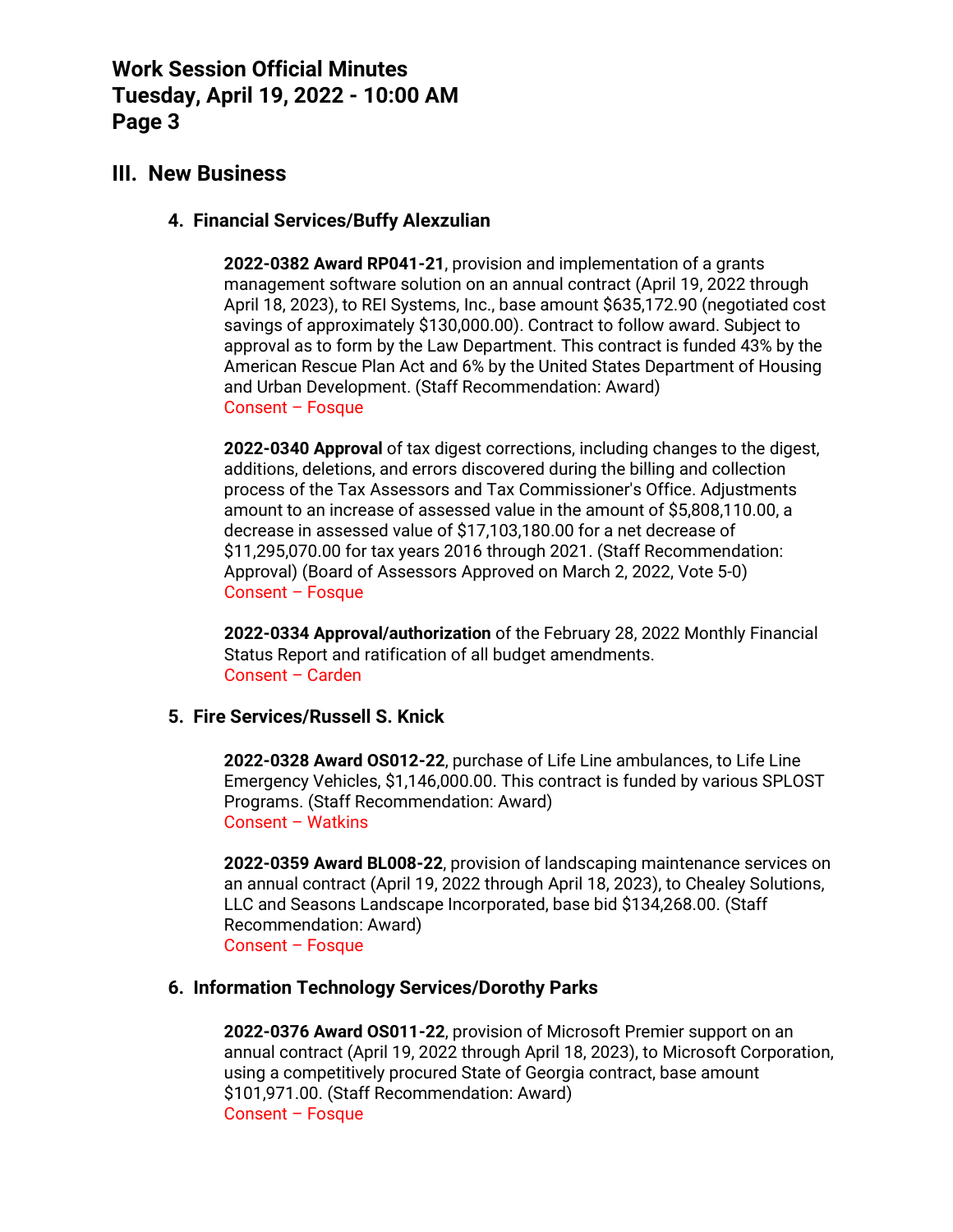## **III. New Business**

#### **6. Information Technology Services/Dorothy Parks**

**2022-0388 Award OS015-22**, purchase of Adobe software renewal subscriptions on an annual contract (May 5, 2022 through May 4, 2023), to CDW Government, LLC, using a competitively procured State of Georgia contract, base amount \$166,498.77 (this represents an 8.9% decrease from the previous contract). (Staff Recommendation: Award) Consent – Fosque

**2022-0283 Approval** to renew OS002-17, Microsoft Enterprise agreement and true-up on an annual contract (May 1, 2022 through April 30, 2023), with Dell Marketing L.P., using a competitively procured State of Georgia contract, base amount \$5,022,817.00. (Staff Recommendation: Approval) Consent – Fosque

**2022-0350 Approval** to renew BL049-19, purchase of notebook, laptop, and tablet computers on an annual contract (May 22, 2022 through May 21, 2023), with PC Specialists, Inc., dba Technology Integration Group (TIG) and R&D Computers, Inc., base bid \$366,195.32. (Staff Recommendation: Approval) Consent – Fosque

#### **7. Law Department/Michael P. Ludwiczak**

**2022-0353 Approval** of the settlement in the matter, Gwinnett County, Georgia vs. Tucker Family Fund, L.L.C., et al., Civil Action Number 19-A-03088-11, Superior Court of Gwinnett County. Subject to approval as to form by the Law Department. Consent – Ku

**2022-0346 Approval/authorization** for Declaration of Taking Condemnation proceedings for the property of Colfin 2015-1 Industrial Owner, LLC, and Wilmington Trust, National Association, consisting of 8,704.92 square feet of fee simple right of way and 244.59 linear feet of limited access rights, Tax Parcel No. R7154 004, 1000 Satellite Boulevard, amount \$30,000.00. Subject to approval as to form by the Law Department. This project is funded by the 2014 SPLOST Program.

Consent – Watkins

**2022-0347 Approval/authorization** for Declaration of Taking Condemnation proceedings for the property of Colfin 2018-14 Industrial Owner, LLC, and Wilmington Trust, National Association, consisting of 37,867.56 square feet of fee simple right of way and 752.71 linear feet of limited access rights, Tax Parcel No. R7153 129, 2925 Shawnee Industrial Way, amount \$130,400.00. Subject to approval as to form by the Law Department. This project is funded by the 2014 SPLOST Program.

Consent – Watkins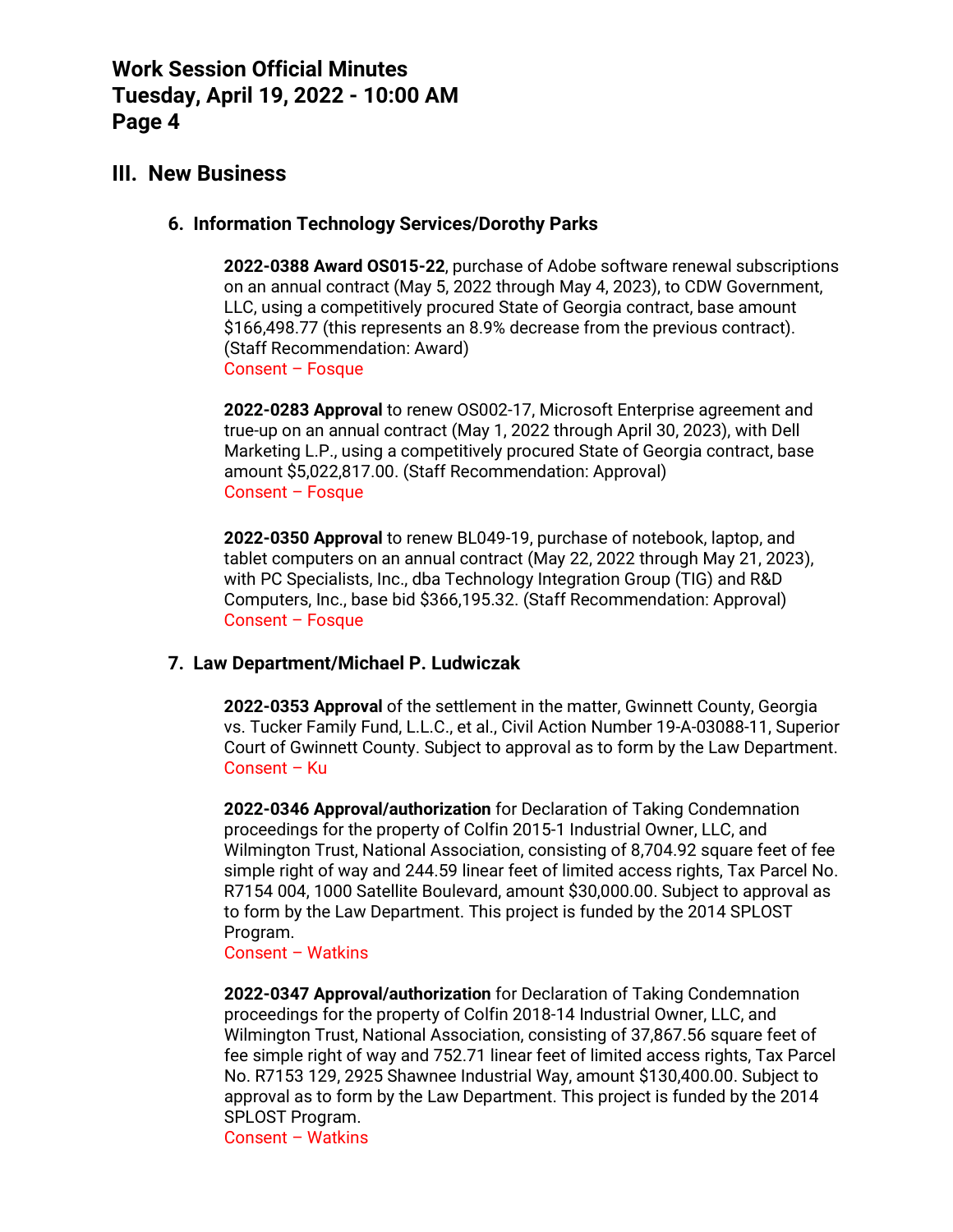## **III. New Business**

#### **7. Law Department/Michael P. Ludwiczak**

**2022-0348 Approval/authorization** for Declaration of Taking Condemnation proceedings for the property of McDaniel Enterprises, Inc., consisting of 3,684.33 square feet of fee simple right of way, 1,480.29 square feet of permanent construction easements, and 1,072.51 square feet of 48-month temporary driveway easement, Tax Parcel No. R7009 005, 615 West Pike Street, amount \$125,000.00. Subject to approval as to form by the Law Department. This project is funded by the 2014 SPLOST Program. Consent – Fosque

**2022-0349 Approval/authorization** for Declaration of Taking Condemnation proceedings for the property of D.A.D. Holdings, L.L.C., Gloria Ann Ellis Hayes and Michael D. Hayes, as Trustees of the A.D. Hayes IV Trust under the Will of A.D. Hayes, Donald E. Hayes, Gloria Ann Hayes, Michael D. Hayes, A. Terry Hayes, Tim Hayes and Ted A. Hayes, consisting of 5,529.00 square feet of fee simple right of way, 1,148.50 square feet of permanent construction easements, and 3,422.96 square feet of 48-month temporary driveway easements, Tax Parcel No. R7009 011, 719 West Pike Street, amount \$116,000.00. Subject to approval as to form by the Law Department. This project is funded by the 2014 SPLOST Program. Consent – Fosque

**2022-0358 Approval/authorization** for the Chairwoman to execute a Resolution reappointing Russell Royal to the Indigent Defense Governing Committee. (Staff Recommendation: Approval) Consent – Watkins

**2022-0437 Approval/authorization** for the Chairwoman to execute a Resolution approving the issuance of revenue bonds by the Development Authority of Gwinnett County for the benefit of GGCF Athletic Fields, LLC, and any and all additional documents necessary to indicate such approval. Subject to approval as to form by the Law Department. Consent – Fosque

#### **8. Police Services/James D. McClure**

**2022-0386 Award OS014-22**, Teledyne FLIR surveillance systems low light upgrade, to Teledyne FLIR Surveillance, Inc., amount not to exceed \$286,977.32. (Staff Recommendation: Award) Consent – Watkins

**2022-0423 Award OS009-22**, purchase of a digital storage system for investigations, to IX Systems, Inc., \$135,701.00. (Staff Recommendation: Award) Consent – Ku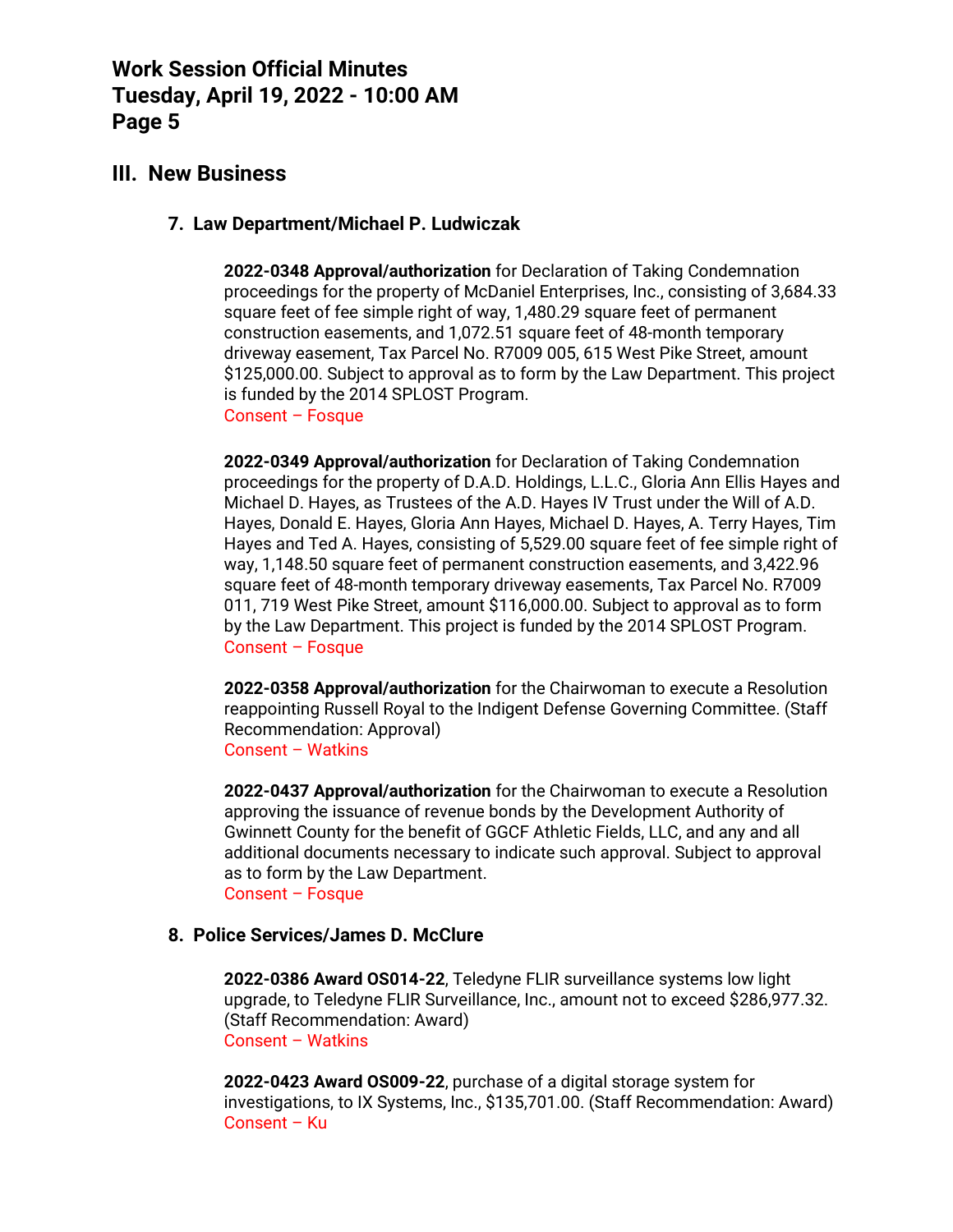## **III. New Business**

#### **8. Police Services/James D. McClure**

**2022-0361 Approval** to retire from service, Gwinnett County Police K-9 Borni to be removed from the Fixed Asset Registry and permanently retired to his handler, Sergeant Erick Fee, for the remainder of his life. Consent – Ku

**2022-0309 Approval/authorization** for the Chairwoman to execute an Intergovernmental Agreement with the City of Sugar Hill for the use of the County Owned 800 MHz System. No cost associated. Subject to approval as to form by the Law Department.

Consent – Fosque

#### **9. Support Services/Angelia Parham**

**2022-0338 Award BL018-22**, radio tower HVAC replacement projects, to John F. Pennebaker Co., Inc., amount not to exceed \$568,823.00. Contract to follow award. Subject to approval as to form by the Law Department. (Staff Recommendation: Award) Consent – Fosque

#### **10. Tax Commissioner/Tiffany P. Porter**

**2022-0365 Approval** of Allowance of Gwinnett County Tax Commissioner's 2021 Insolvents List for Tax Years 2011 - 2021. Consent – Fosque

#### **11. Transportation/Lewis Cooksey**

**2022-0320 Award BL017-22**, Gwinnett County Air Traffic Control Tower (ATCT) improvements project, to Robinson Aviation (RVA), Inc., amount not to exceed \$330,714.38. Contract to follow award. Subject to approval as to form by the Law Department. (Staff Recommendation: Award) (Gwinnett County Airport Authority approved on April 14, 2022, Vote 5-0.) Consent – Fosque

**2022-0375 Award BL023-22**, Ross Road (at US 78/SR 10/Stone Mountain Hwy) and Anderson-Livsey Lane (at Centerville Hwy and Telida Trail) traffic safety improvement projects, to Backbone Infrastructure, LLC, amount not to exceed \$415,497.10. Contract to follow award. Subject to approval as to form by the Law Department. This contract is funded by the 2014 SPLOST Program. (Staff Recommendation: Award) Consent – Ku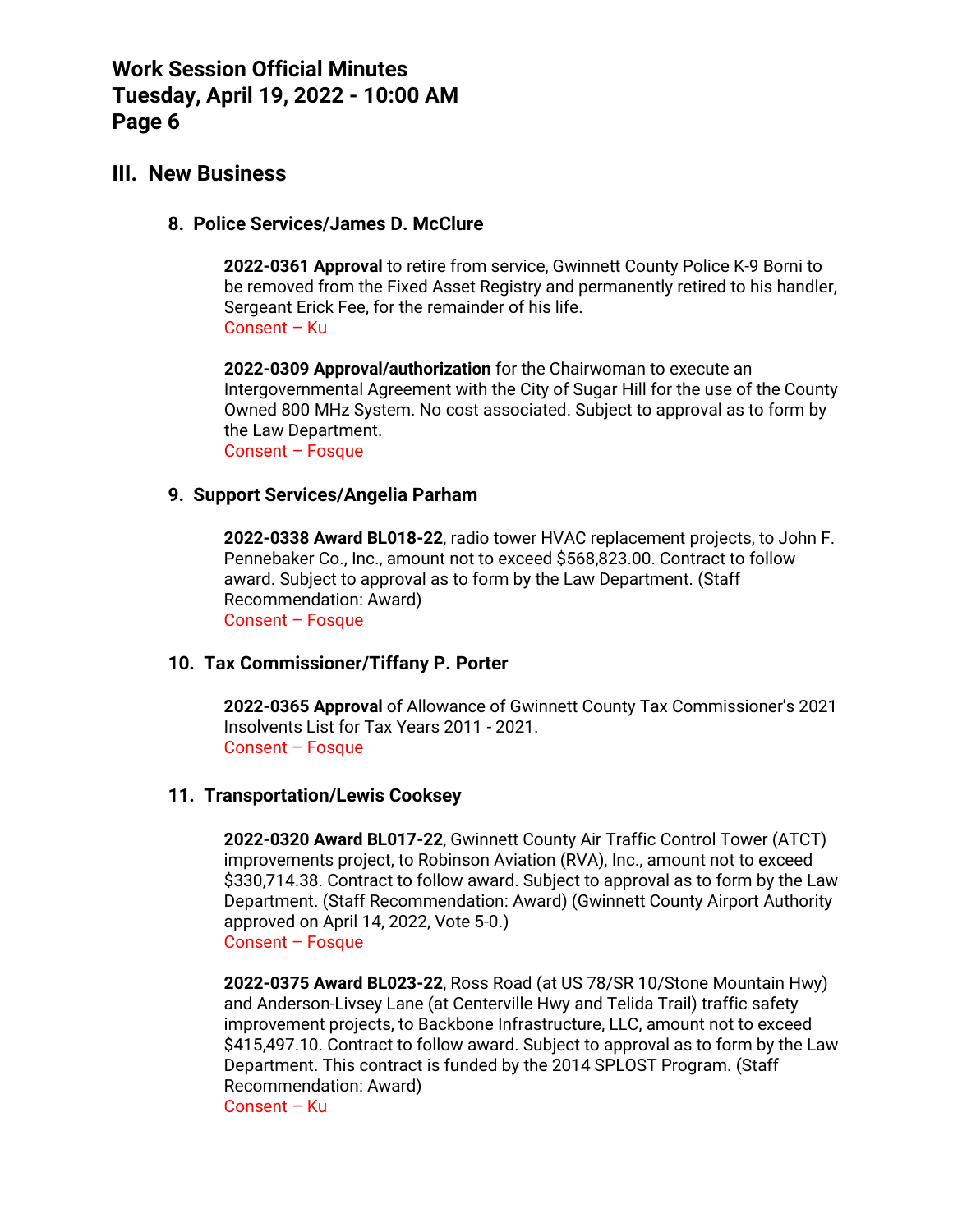## **III. New Business**

#### **11. Transportation/Lewis Cooksey**

**2022-0373 Approval** of Change Order No. 1 for BL012-21, Collins Industrial Way from SR20/Buford Drive to Collins Hill Road Connector, project with CMES, Inc. This Change Order will increase the contract by \$733,143.87 with the County's obligation increasing by \$416,503.12 and a private developer contributing \$316,640.75 through an executed Development Participation Agreement. The total contract amount is adjusted from \$1,988,174.70 to \$2,721,318.57 and adds 160 calendar days to the contract duration. Subject to approval as to form by the Law Department. This project is funded by the 2014 SPLOST Program and the Georgia Department of Transportation. (Staff Recommendation: Approval) Consent – Fosque

**2022-0339 Approval/authorization** for the Chairwoman to execute the Second Amendment to the Lease Agreement between Gwinnett County and the Civil Air Patrol, Inc. Subject to approval as to form by the Law Department. (Airport Authority approved on January 13, 2022, Vote 4-0.) Consent – Watkins

**2022-0351 Approval/authorization** for the Chairwoman to execute an Intergovernmental Agreement with the City of Duluth regarding the improvement of Pine Needle Drive. The City of Duluth has requested the approval to make improvements on Pine Needle Drive at its intersection with SR120/Abbotts Bridge Road. The City will construct a cul-de-sac on Pine Needle Drive. The City will be responsible for all costs associated with the improvements of Pine Needle Drive and shall be responsible for the ongoing maintenance of the cul-de-sac after the completion of the project. There will be no financial obligation to the County. Subject to approval as to form by the Law Department. (Staff Recommendation: Approval)

Consent – Carden

**2022-0377 Approval/authorization** for the Chairwoman to execute an agreement with the Lilburn Community Improvement District (CID) regarding the development of a Livable Centers Initiative major plan update. The total cost of the study is \$149,915.00. The County will contribute \$29,661.25 toward the cost of the study, utilizing the remaining SPLOST Transportation Planning Funds from a prior CID/County agreement (GCID20181268). There will be no change to the County's overall financial obligation. Subject to approval as to form by the Law Department. Funded by the 2017 SPLOST Program. (Staff Recommendation: Approval)

Consent – Ku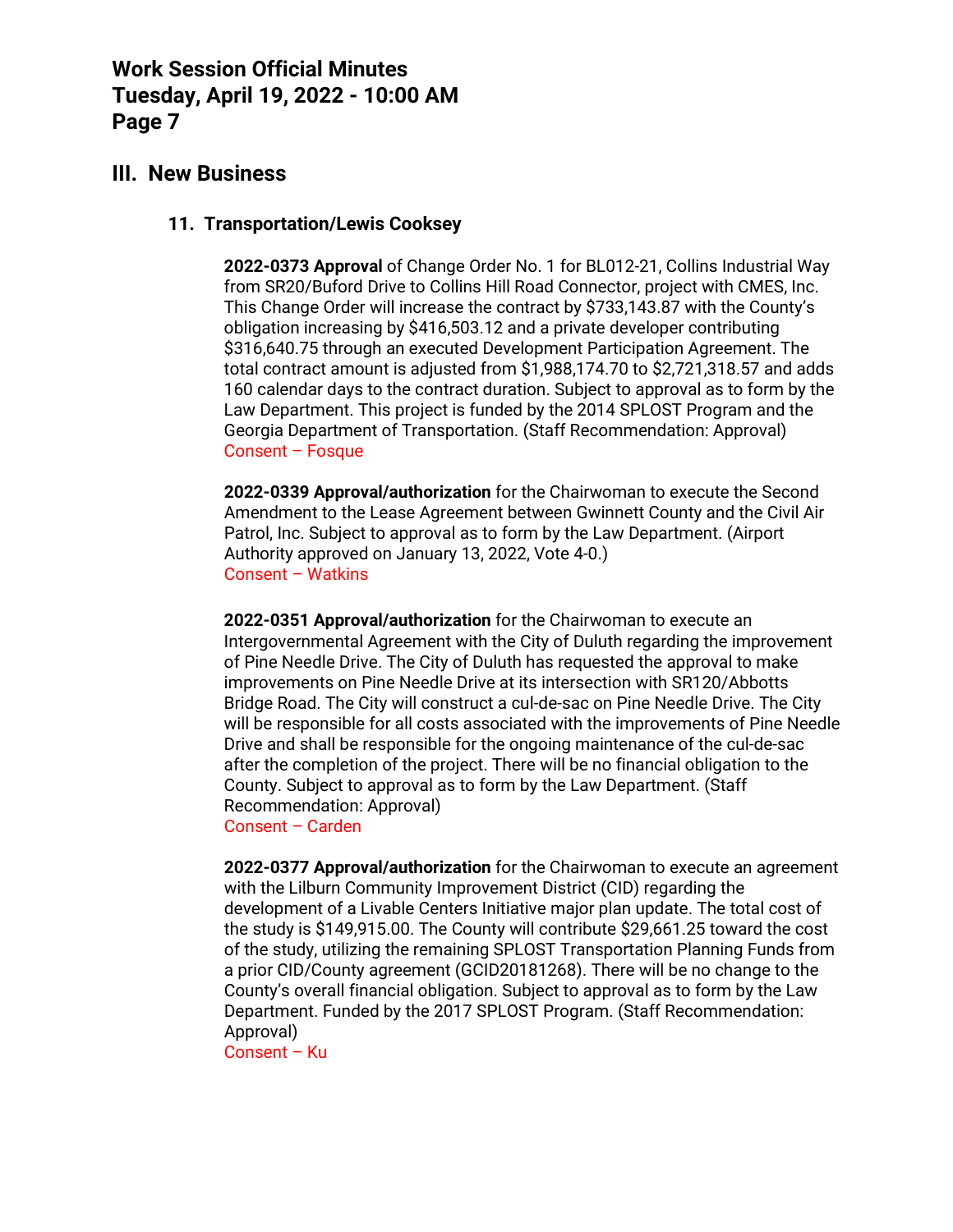## **III. New Business**

### **11. Transportation/Lewis Cooksey**

**2022-0385 Approval/authorization** for the Chairwoman to execute a Purchase and Sale Agreement with Unified Tech, Inc., on the Sugarloaf Parkway Extension Phase II project, including authority to execute any and all related documents necessary to consummate the transaction. This Agreement involves the purchase of 0.586 acres of fee simple right of way at a cost of \$869,339.00. Subject to approval as to form by the Law Department. This Agreement is funded by the 2014 SPLOST Program. (Staff Recommendation: Approval) Consent – Fosque

**2022-0387 Approval/authorization** to apply for and accept, if awarded, Federal Transit Administration (FTA) Section 5307 formula grant funds, two Congestion Mitigation and Air Quality (CMAQ) awards, and the Surface Transportation Block Grant (STBG), that has been flexed to FTA, which will provide Federal assistance for operating and capital expenses for 2022 and 2023, in a total amount not to exceed \$21,972,610.58, which includes a required local match of \$6,956,863.58. Approval/authorization for the Chairwoman, or designee, to execute any and all related documents. Subject to approval as to form by the Law Department. Consent – Fosque

### **12. Water Resources/Tyler Richards**

**2022-0360 Award BL014-22**, Lanier Filter Plant Administration Building demolition, to Complete Demolition Services, LLC, amount not to exceed \$131,000.00. Contract to follow award. Subject to approval as to form by the Law Department. (Staff Recommendation: Award) Consent – Watkins

**2022-0366 Approval** to renew OS001-19, purchase of products and services for Supervisory Control and Data Acquisition (SCADA) programming, design, and integration services on an annual contract (May 6, 2022 through May 5, 2023), with Kapsch TrafficCom USA, Inc., base amount \$250,000.00. (Staff Recommendation: Approval) Consent – Ku

**2022-0381 Approval** to renew BL017-19, provision of variable frequency drive (VFD) maintenance services on an annual contract (May 7, 2022 through May 6, 2023), with Electronic Maintenance Associates, Inc., base bid \$120,000.00. (Staff Recommendation: Approval) Consent – Ku